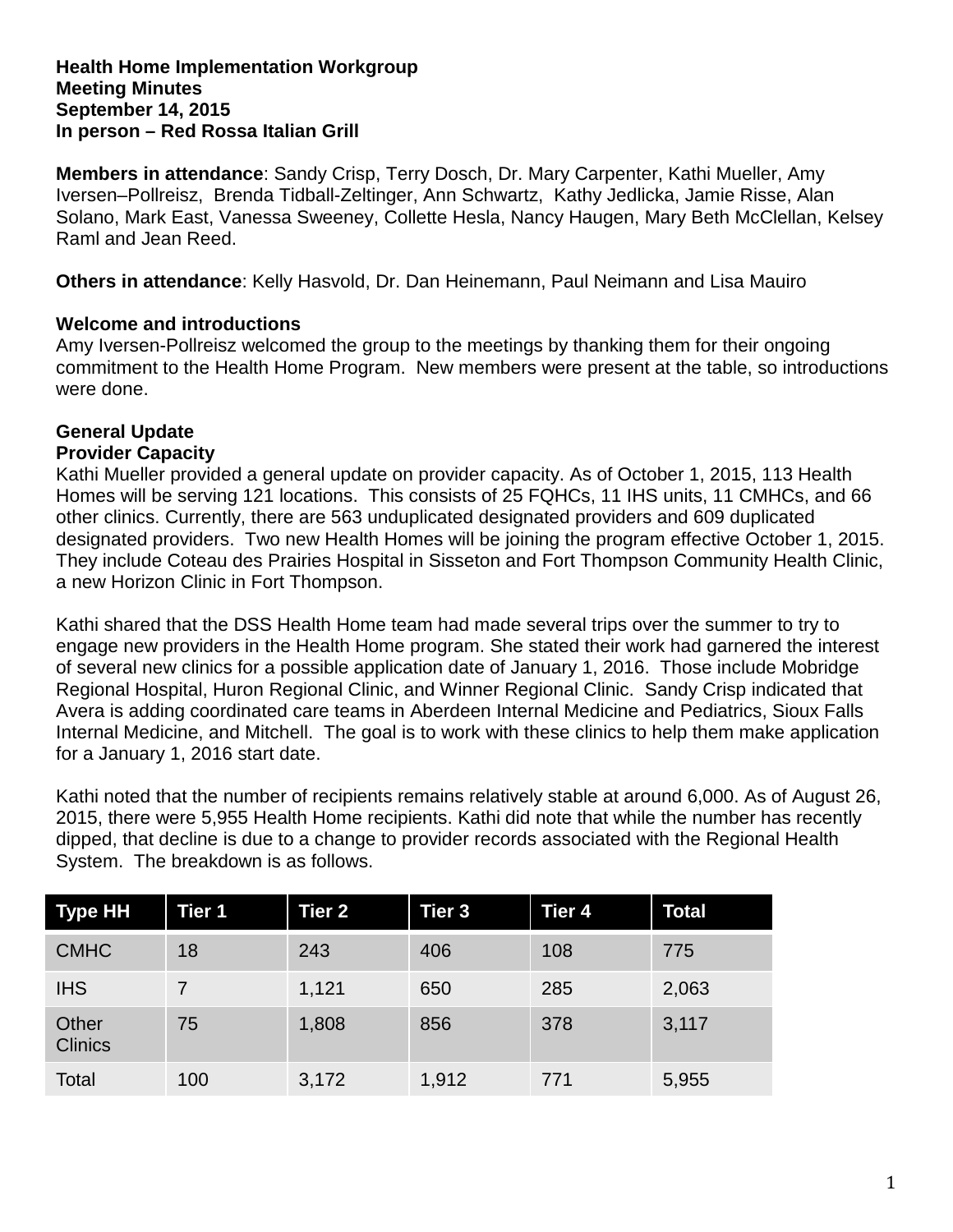

**Trends in Recipient Participation by Type are as follows**

# **Recipient Eligibility**

Kathi reminded the group that people eligible for Health Homes fall into two groups. The first group is Tier 1, which accounts for over half of all eligible recipients. Tier 1 recipients are not automatically enrolled in the program because they are not the high cost/high need people the program is focused on, but per federal requirements must have the ability to opt-in.

The second group is Tiers 2 – 4 recipients. These recipients are automatically enrolled in the program and include the high cost/high need population that will realize the most benefits from the program.

Eligibility Stats are as follows:

August 2015 – 5,955 participating

- Tier 1: 15,603 eligible. Tier 1 not priority high cost/high need claimants.
	- 100 participating
- Tiers 2-4 high cost/high need target population
	- $\blacksquare$  12,458 eligible.
		- 5.855 actively enrolled
		- 243 recipients will become eligible for the first time effective October 1, 2015.
		- 2,314 individuals have opted out because there is no PCP Health Home in the area or their provider was not a Health Home.
		- Additional recipients have opted-out for other reasons.
		- 75-80% of the highest cost/highest need recipients who have a Health Home in their area are participating in the program.
- Increasing the numbers served requires increasing capacity, specifically in the following counties: Brown, Butte, Custer, Davison, Faulk, Fall River, Lawrence, Lake, Meade, Pennington, Yankton and Walworth.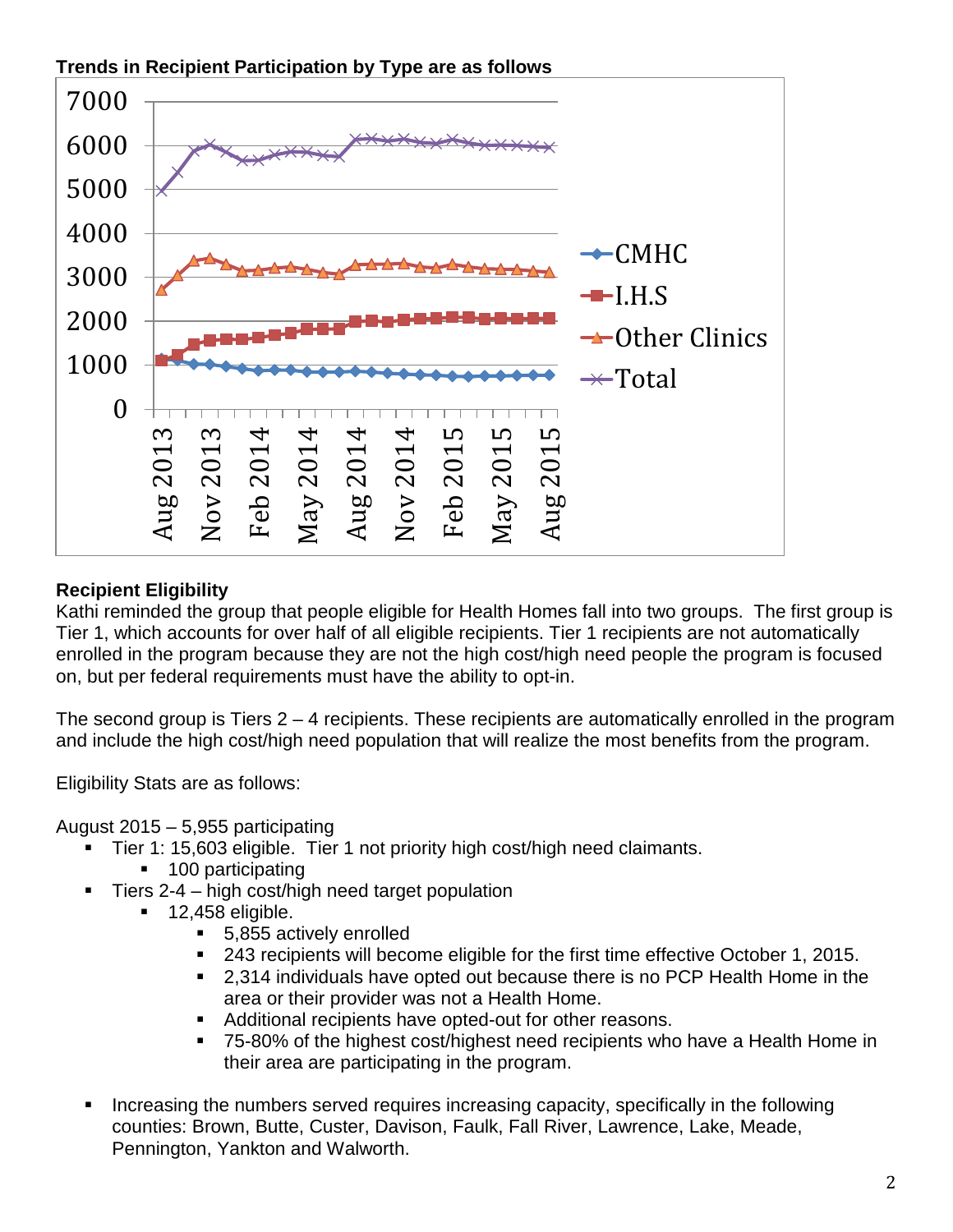Priority is to expand capacity for those with Tiers  $2 - 4$  eligibility.

Dr. Dan Heinemann asked several questions about tracking Tier 1 recipients. What is happening to them as a group after the Tier 1 is determined and no management is done? How do the Tier 1 recipients in the program compare to those who did not opt into the program?

#### **Health Home Trainings**

Kathi reported that Quality Assurance Review III Training had been provided. She reminded everyone that all of the training materials can be found on the DSS website as a refresher or for training as new staff came on board.

Kathi shared that two of the four Health Home Sharing Sessions have occurred and that the feedback has been very positive. 98% of attendees indicated they would be interested in attending a sharing session again. Vanessa Sweeney from Falls Community Health described how the sharing session was a positive experience for her and her team.

## **Patient Engagement**

Kathi indicated that 76.91% of recipients enrolled in the program received a core service during the April – June 2015 quarter. This was a decrease from 78.23% in the previous quarter.

Alan Solano shared a couple of success stories from Behavior Management Systems. Others agreed to provide written stories to be used during the Legislative Session. The Health Homes indicated going forward they would routinely provide the success stories to Kathi.

Terry Dosch reiterated that the CMHCs felt like the biggest success was the degree to which the program required providers to integrate their work. The communication between coordinators is a definite improvement to care delivery.

#### **Health Homes Performance Measure Analysis**

Ann recapped the history of the Health Homes Performance Measure Analysis RFP. She indicated that Health Management Associates (HMA) was selected as the vendor. She also discussed that the goal of the analysis was three fold. First, demonstrate improved health outcomes for those participating, second, to provide feedback to Health Homes about their individual performance, and third, to demonstrate the cost benefits of the program.

Paul Neimann, HMA, shared the work he was doing on the financial data. He indicated the purpose of his analysis was to identify and quantify the impact of health homes on the service utilization and cost in total and by service area. Paul explained that he is conducting an interrupted time series using FY10-15 Medicaid claims data. This model allows HMA to account for trends in cost and utilization independent of health homes that might otherwise confound the analysis.

Paul outlined the services areas he will be analyzing: inpatient hospital, emergency room, outpatient hospital, home and community-based services, pharmacy, office visits, laboratory, long-term care, and other. He also talked about the ability to analyze the data in many other ways as needed.

Paul also discussed the dangers of a simple pre and post comparison and why that form of analysis was discarded.

Paul then answered several questions for the group about his analysis. Mark East suggested comparing this data to data for other high cost/ high need recipients not in the program.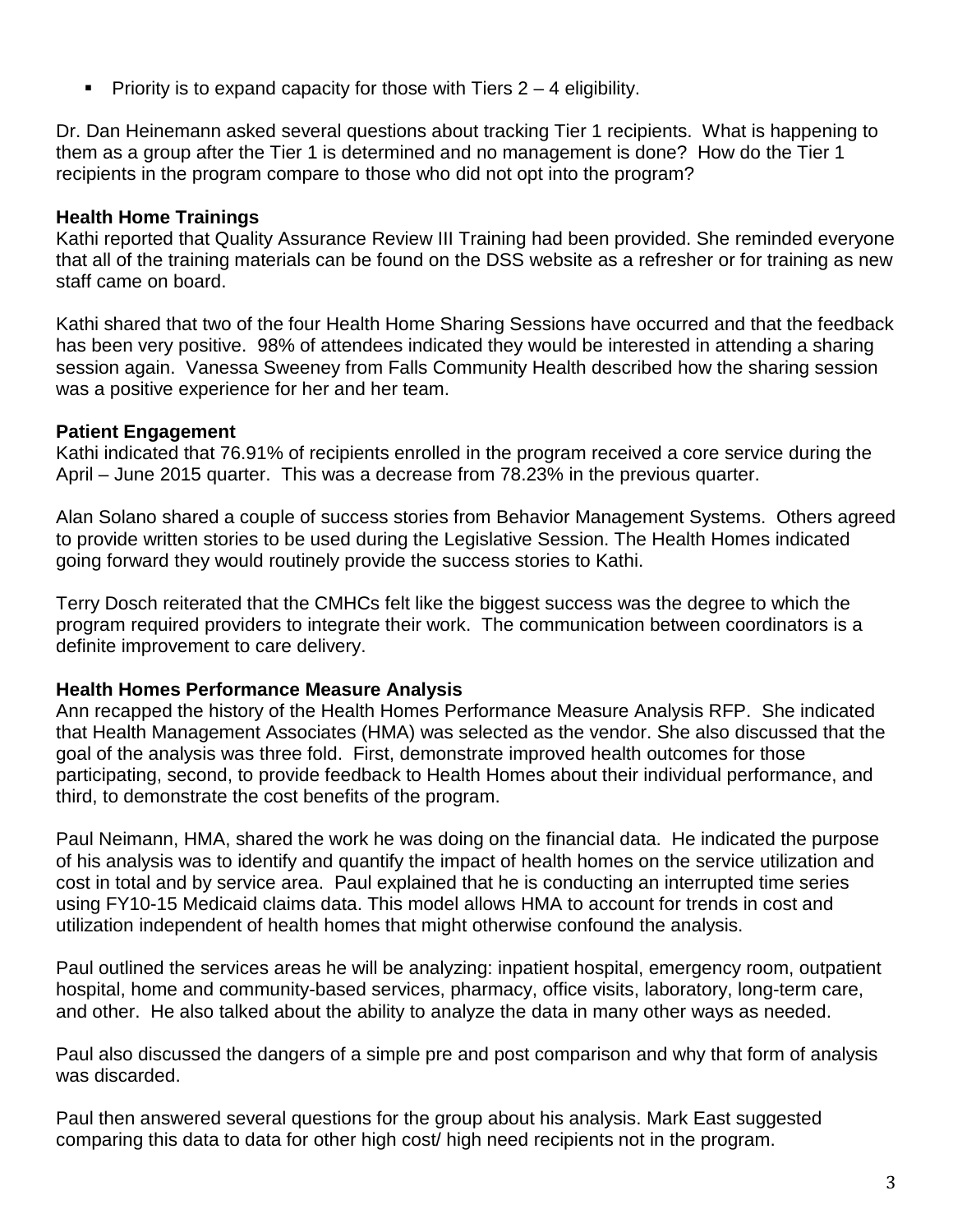Lisa Maiuro, also from HMA, discussed the importance of the outcome measure data that was collected. This includes the ability to assess the results of health care that are experienced by patients, allowing providers to compare how well they are treating patients over time; allow providers to compare their performance to other providers; and helps inform state agencies charged with monitoring and supporting providers.

Lisa indicated that HMA will be working on a subset of the past data for the upcoming session and outlined those measures. She explained that the data subset was selected as there was a greater reliability in how the data had been collected and reported by the respective Health Homes. The subset encompassed all three of the categories of care including clinical, quality of care and experience of care measures. She also briefly discussed the revised outcome measure for State FY 2016 and beyond.

Lisa also shared the importance of correct data submission and showed an example of the dashboard that South Dakota would receive. Lisa then answered any questions from the group.

## **New Health Home PMPM Rates**

Ann Schwartz discussed that DSS met several times with the Health Home Cost Report Subgroup to determine if they could adjust the rates to more accurately reflect the cost of providing services by Tier. Each subgroup discussed and agreed that participants in Tiers 2 and 3 often require a similar work effort as those in Tier 4. New rates were proposed and recommended to the Implementation Workgroup. The recommended new rates are outlined below with an effective date of July 1, 2015, which will be implemented with the July – September quarter payment.

| <b>CMHC</b> | <b>Payment</b> | <b>PCP</b>        | <b>Payment</b> |
|-------------|----------------|-------------------|----------------|
| Tier 1      | \$9.00         | Tier 1            | \$9.00         |
| Tier 2      | \$33.00        | Tier 2            | \$29.00        |
| Tier 3      | \$48.00        | Tier 3            | \$49.00        |
| Tier 4      | \$160.00       | Tier <sub>4</sub> | \$250.00       |

#### **Quality of Assurance Review**

Kathi indicated that DSS was close to completing its third review encompassing the time period of 10.2014-12.2014. The focus of third review is Care Plans, ER visits, care transitions and follow-up for inpatient stays. She indicated that all recipients who were provided a core service and had either an ER visit or inpatient stay are being reviewed (305 recipients). As such, the review includes participants from only 63 of the Health Homes.

# **Health Information Exchange**

Craig Glander from the Department of Health provided an update on the new event notification module within South Dakota HealthLink (SDHL). Craig indicated that a survey of providers had been done and that there was support for creating the event notification use case depending on the cost. He indicated that the SDHL Advisory and Finance Committees approved the implementation of even